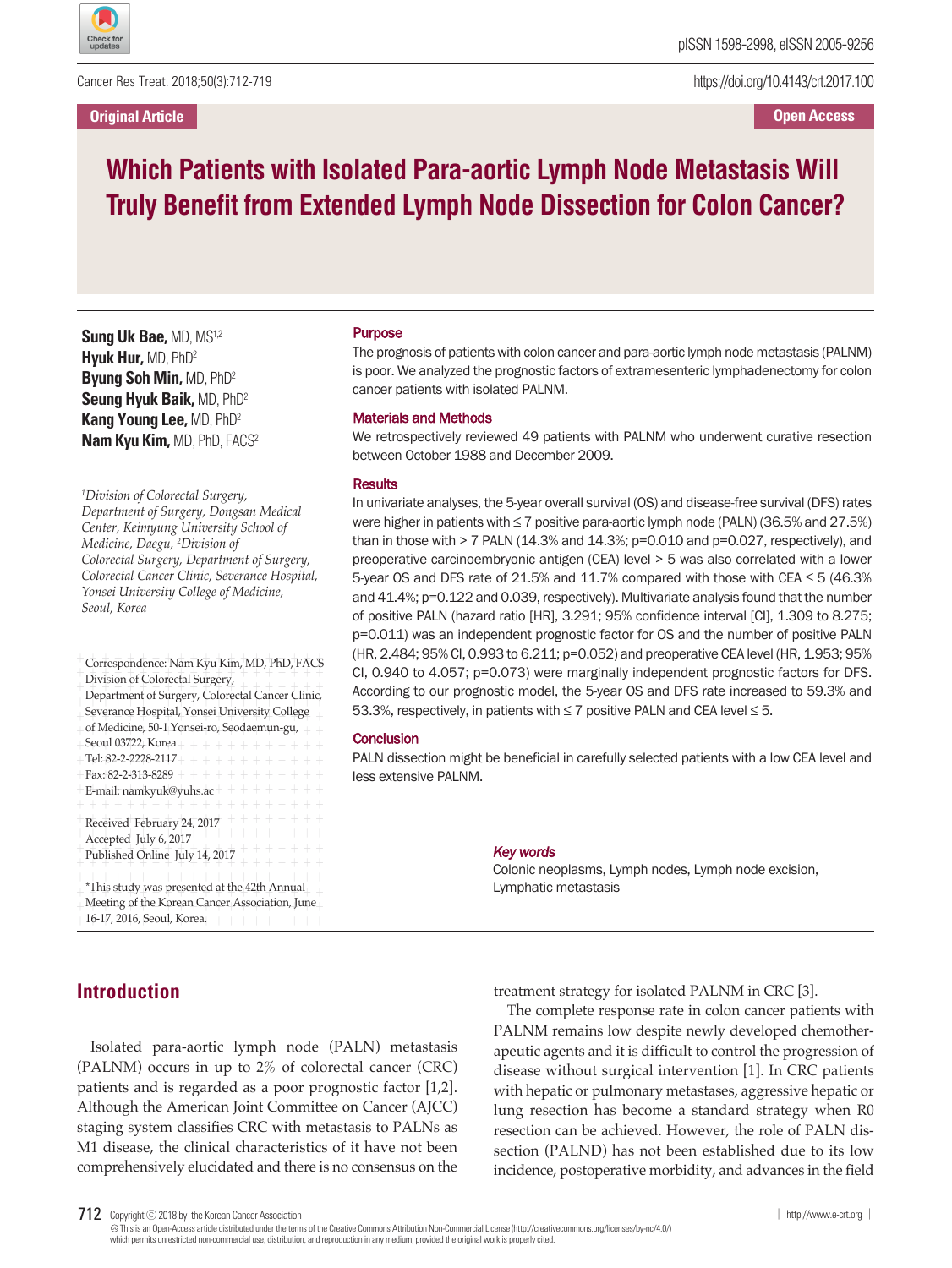of chemotherapy.

Previously, we reported that the oncologic outcomes of colon cancer with isolated PALNM were comparable with outcomes of metastatectomy for liver metastasis and suggested that upfront primary tumor resection with extended lymphadenectomy may be justified in selected patients [4]. However, only a few patients have any benefit from extensive dissection and the key factors in subsets of patients with PALNM that may experience oncologic benefits from PALND remain unknown.

The description of prognostic factors for pathological PALNM allows the identification of patients who may benefit from PALND while sparing other patients from the morbidity of extensive lymphadenectomy. The aim of this study was to analyze the prognostic factors and to develop a prognostic model of extraregional lymphadenectomy for colon cancer with isolated PALNM.

### **Materials and Methods**

#### **1. Patients**

From our prospectively collected database, a total of 1,082 patients who underwent curative surgery for colonic adenocarcinoma with pathological lymph node metastasis at Severance Hospital, Yonsei University, Seoul, South Korea, were included. With the following exclusion criteria, 49 patients who received a pathologic diagnosis of isolated synchronous PALNM were included in this study: (1) distant metastases other than to PALNM, (2) lateral pelvic lymph node metastasis, and (3) nodal metastasis above the renal vessels. Clinicopathologic data including age, sex, body mass index, location of tumor, preoperative carcinoembryonic antigen (CEA), postoperative chemotherapy, pathologic tumor and nodal stage, tumor differentiation, the numbers of total and positive PALN, and survival data were obtained.

#### **2. Preoperative staging and treatment**

Preoperative staging evaluation was performed using chest X-ray and abdominal and chest computed tomography (CT) scan. For PALNM diagnosis, abdominal CT scan was mainly used and positron emission tomogram (PET) was performed in selected cases where the diagnosis of PALNM by CT was uncertain. We considered a PALN to be radiologically positive if a lymph node at the region between the left renal vein and the bilateral common iliac vessels was 0.5 cm at the short-axis diameter, with spiculated borders or showing a mottled heterogenic pattern according to the preoper-

ative abdominal CT scan or had fludeoxyglucose uptake on PET-CT. In addition to the standard extent of lymph node dissection, all lymphovascular tissues along the aortocaval area between the left renal vein and the bilateral common iliac vessels were removed in patients with advanced colon cancer with radiologically suspected metastatic PALN. Postoperative chemotherapy (5-fluorouracil/leucovorin regimen or oxaliplatin, folinic acid and 5-fluorouracil [FOLFOX]) was administered 3-4 weeks after surgery for 6 months.

#### **3. Evaluation parameters and statistical analyses**

The classification system of the AJCC sixth edition was used to determine pathological tumor depth (pT), the number of metastasized lymph nodes (pN), and cancer stage. PALN was defined as the presence of involved lymph nodes in the region between the bilateral common iliac vessels and

|  | <b>Table 1.</b> Characteristics of colon cancer patients with |  |  |  |
|--|---------------------------------------------------------------|--|--|--|
|  | para-aortic lymph node metastasis                             |  |  |  |

| Characteristic                                      | No. $(\%)$ (n=49) |
|-----------------------------------------------------|-------------------|
| Sex                                                 |                   |
| Male                                                | 29(59.2)          |
| Female                                              | 20(40.8)          |
| Age, mean±SD (yr)                                   | $57.5 \pm 11.5$   |
| Body mass index, mean $\pm$ SD (kg/m <sup>2</sup> ) | $23.7 + 2.8$      |
| <b>Location of tumor</b>                            |                   |
| Cecum                                               | 1(2.0)            |
| Ascending colon                                     | 5(10.2)           |
| Descending colon                                    | 5(10.2)           |
| Sigmoid colon                                       | 38 (77.6)         |
| Preoperative CEA, mean±SD (ng/mL)                   | 23.7±37.4         |
| POD 7 CEA, mean±SD (ng/mL)                          | $7.4 \pm 13.0$    |
| Adjuvant chemotherapy                               | 47 (95.9)         |
| Tumor stage                                         |                   |
| T <sub>2</sub>                                      | 1(2.0)            |
| T <sub>3</sub>                                      | 43 (87.8)         |
| T <sub>4</sub>                                      | 5(10.2)           |
| Histology                                           |                   |
| Well differentiated                                 | 4(8.2)            |
| Moderately differentiated                           | 34 (69.4)         |
| Poorly differentiated                               | 6(12.2)           |
| Mucinous                                            | 5(10.2)           |
| Total retrieved LNs, mean±SD                        | $38.2 \pm 22.0$   |
| Positive retrieved LNs, mean±SD                     | $15.6 \pm 15.1$   |
| Total para-aortic LNs, mean±SD                      | $6.9 + 5.2$       |
| Positive para-aortic LNs, mean±SD                   | $3.9 + 4.0$       |

SD, standard deviation; CEA, carcinoembryonic antigen; POD, postoperative day; LN, lymph node.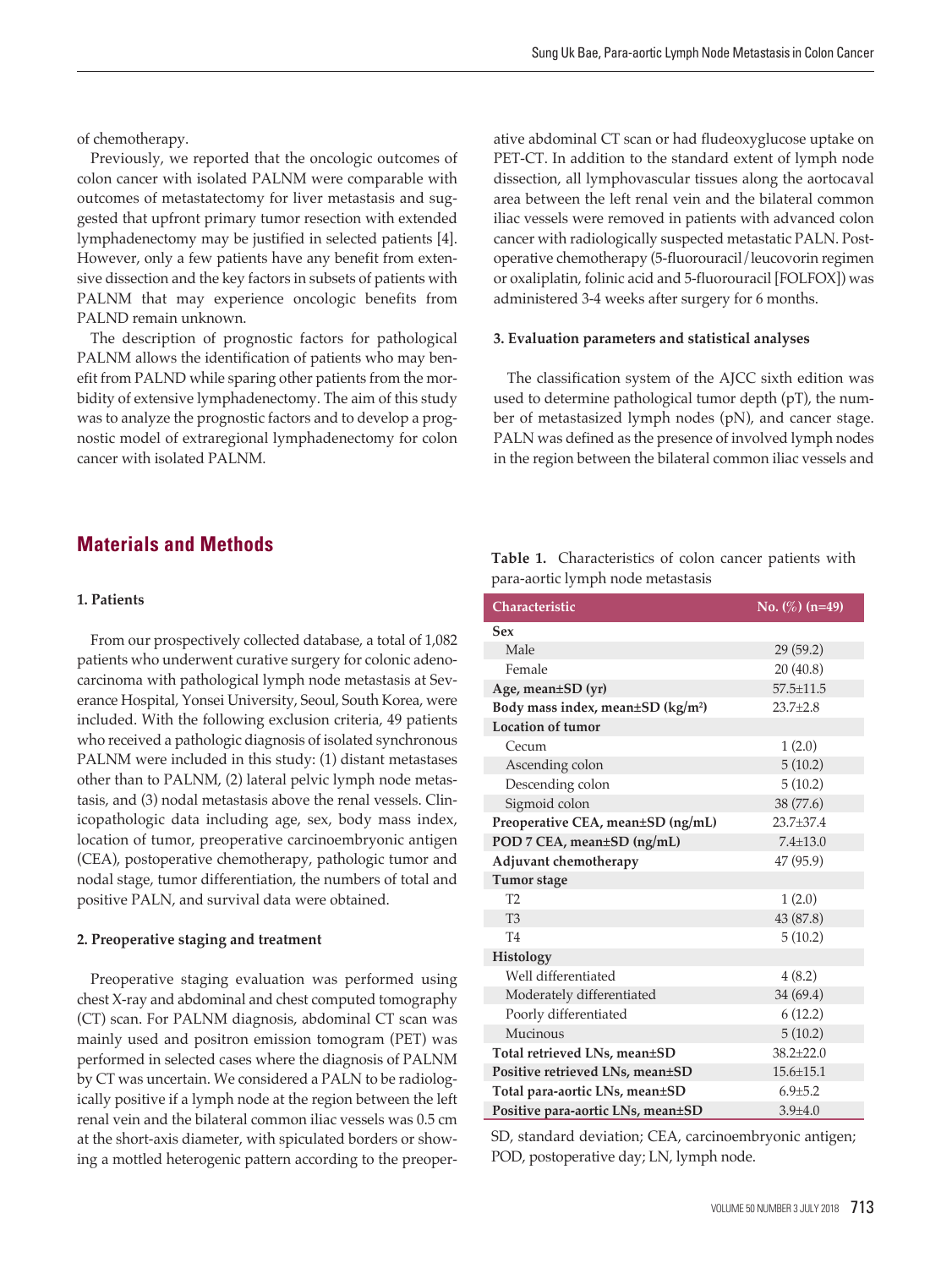left renal vein. All patients received postoperative clinical examinations, measurement of serum CEA levels, and chest X-rays every 3 months, and a chest/abdominal CT every 6 months over a period of 3 years. After 3 years, the follow-up interval was changed to 6 months. Recurrence was defined as the presence of a histologically and/or radiologically confirmed tumor. Overall survival (OS) time was calculated from the date of surgery to the date of the latest follow-up visit or the date of death due to any cause, and disease-free survival (DFS) time was defined as the time from surgery to any type of recurrence. Patients who died from other causes or were alive without progression or recurrence at the most recent follow-up were treated as censored in the analysis of DFS time. Five-year survival rate was determined by the Kaplan-Meier method, and the log-rank test was used to compare survival rates among subgroups. The log-rank test was used for univariate analysis and independent prognostic factors were identified by multivariate analysis using the Cox proportional hazards model to calculate hazard ratios (HR). Age ( $\leq 60$  or  $> 60$  years), sex (female or male), tumor depth (T1, T2 or T3, T4), number of positive PALNs ( $\le$  7 or > 7), and preoperative CEA level ( $\le$  5 or > 5) were included as covariates. The results of the Cox model analysis are reported using HR and 95% confidence intervals (CI). All statistical tests were performed using IBM SPSS ver. 21.0 (IBM Corp., Armonk, NY). Data are expressed as means with standard deviation. p-values of less than 0.05 were defined to indicate

a statistically significant difference.

#### **4. Ethical statement**

The study was approved by the Institutional Review Board of Severance Hospital (IRB No. 2017-2432-001) and performed in accordance with the principles of the Declaration of Helsinki. The informed consent was waived.

# **Results**

#### **1. Patient characteristics**

Table 1 summarizes the characteristics of the 49 patients with pathologically positive PALN who underwent PALND for colonic cancer. The mean age was 57.5±11.5 years; 20 patients (40.8%) were women and 29 (59.2%) men. Body mass index was  $23.7\pm2.8$ . One tumor  $(2.0\%)$  was located in the cecum, five  $(10.2\%)$  in the ascending colon, five  $(10.2\%)$ in the descending colon, and 38 (77.6%) in the sigmoid colon. The mean CEA level before the operation was 23.7±37.4 ng/mL and the CEA level measured 7 days after curative resection was 7.4±13.0 ng/mL. Of the total 49 patients, 47 (95.9%) received chemotherapy after curative resection.

|  |  |  | Table 2. Prognostic factors of 5-year survival by univariate analysis |  |  |
|--|--|--|-----------------------------------------------------------------------|--|--|
|--|--|--|-----------------------------------------------------------------------|--|--|

| Prognostic factor                 | No. $(n=49)$ | $OS\left(\%\right)$ | p-value | DFS $(\%)$ | p-value |
|-----------------------------------|--------------|---------------------|---------|------------|---------|
| Age (yr)                          |              |                     |         |            |         |
| $\leq 60$                         | 28           | 30.8                | 0.813   | 19.8       | 0.830   |
| >60                               | 21           | 31.4                |         | 28.6       |         |
| <b>Sex</b>                        |              |                     |         |            |         |
| Male                              | 29           | 28.5                | 0.257   | 22.2       | 0.872   |
| Female                            | 20           | 35.0                |         | 25.0       |         |
| Tumor stage                       |              |                     |         |            |         |
| T1 and T2                         | 6            | 33.3                | 0.954   | 33.3       | 0.584   |
| T <sub>3</sub> and T <sub>4</sub> | 43           | 30.7                |         | 21.7       |         |
| Histology                         |              |                     |         |            |         |
| Well and moderately               | 43           | 31.7                | 0.590   | 22.5       | 0.667   |
| Poorly and mucinous               | 6            | 25.0                |         | 33.3       |         |
| <b>Positive retrieved PALNs</b>   |              |                     |         |            |         |
| $\leq 7$                          | 42           | 36.5                | 0.010   | 27.5       | 0.027   |
| >7                                | 7            | 14.3                |         | 14.3       |         |
| Preoperative CEA                  |              |                     |         |            |         |
| $\leq 5$                          | 19           | 46.3                | 0.122   | 41.4       | 0.039   |
| > 5                               | 30           | 21.5                |         | 11.7       |         |

OS, overall survival; DFS, disease-free survival; PALN, para-aortic lymph node; CEA, carcinoembryonic antigen.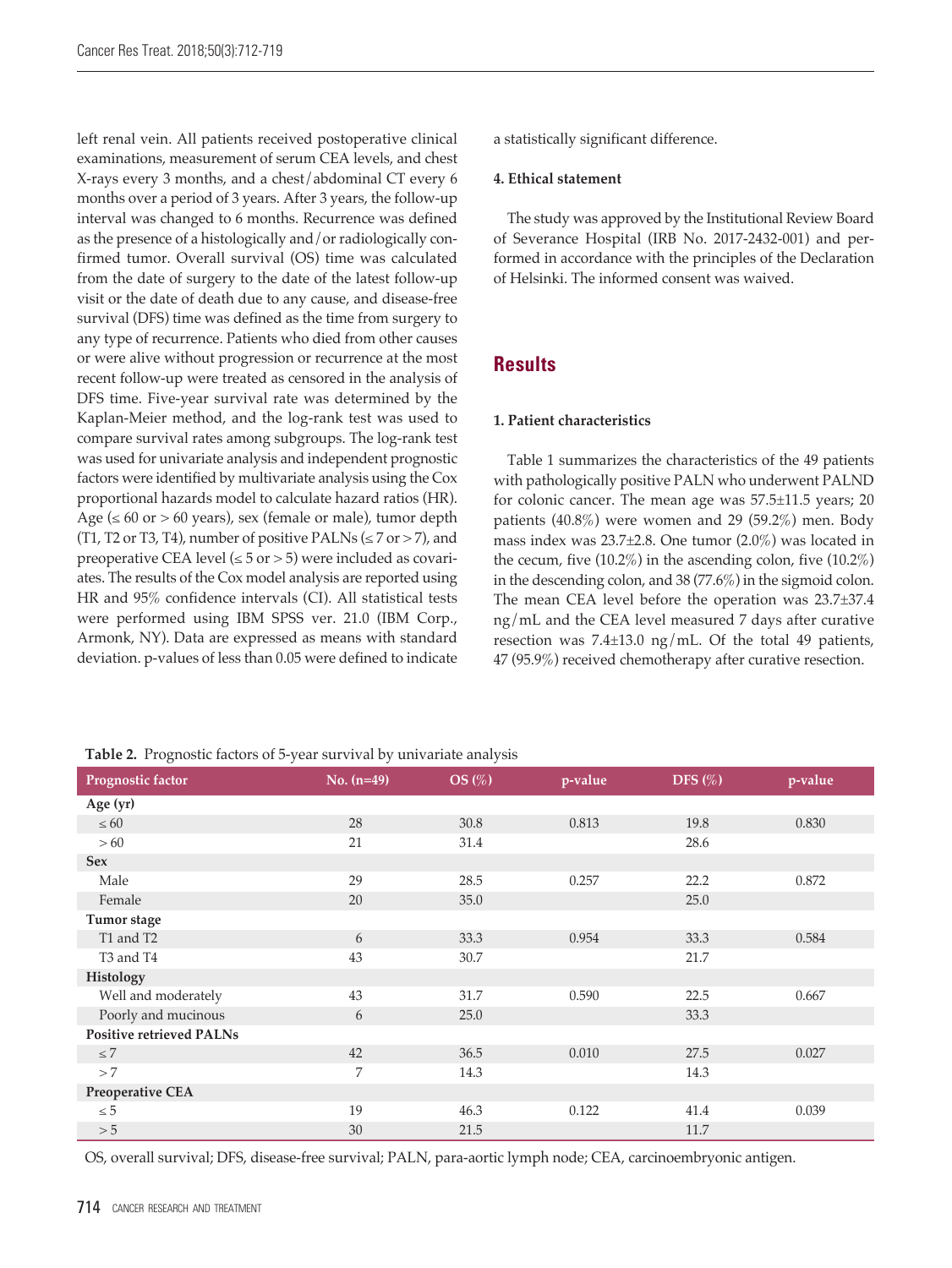

**Fig. 1.** (A) Five-year overall survival (OS) of patients with para-aortic lymph node metastasis (PALNM) according to the number of positive para-aortic lymph node (PALN). (B) Five-year disease-free survival (DFS) according to the number of positive PALN. (C) Five-year OS according to the preoperative carcinoembryonic antigen (CEA) level. (D) Five-year DFS according to the preoperative CEA level. *(Continued to the next page)*

#### **2. Pathologic outcomes**

Pathologic characteristics of the tumors are summarized in Table 1. There was one T2 tumor (2.0%), 43 T3 tumors  $(87.8\%)$ , and five T4 tumors  $(10.1\%)$ . The moderately differentiated type (69.4%) was the most common histological type, followed by poorly differentiated (12.2%), mucinous

(10.2%), and well differentiated (8.2%). The mean numbers of total and positive lymph nodes were 38.2±22.0 and 15.6±15.1, respectively. The mean numbers of total harvested and metastatic PALNs were 6.9±5.2 and 3.9±4.0, respectively.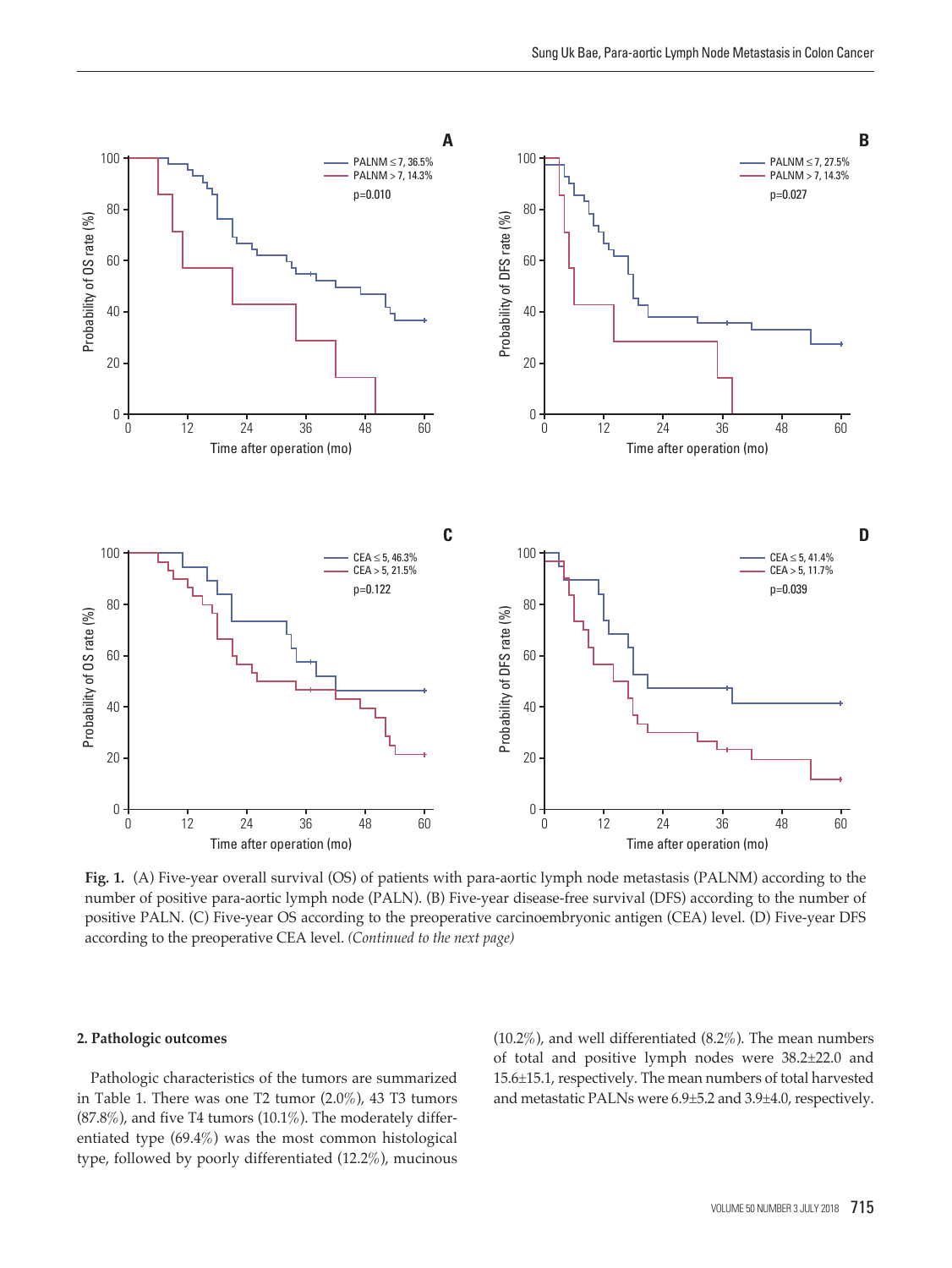

**Fig. 1.** *(Continued from the previous page)* (E) Five-year OS according to the prognostic model. (F) Five-year DFS according to the prognostic model.

|  | Table 3. Prognostic factors of 5-year survival by multivariate analysis |  |  |  |  |  |  |  |  |
|--|-------------------------------------------------------------------------|--|--|--|--|--|--|--|--|
|--|-------------------------------------------------------------------------|--|--|--|--|--|--|--|--|

|                                                                         | Overall survival       |         | Disease-free survival  |         |  |
|-------------------------------------------------------------------------|------------------------|---------|------------------------|---------|--|
| Prognostic factor                                                       | $HR(95\% CI)$          | p-value | <b>HR (95% CI)</b>     | p-value |  |
| Age                                                                     |                        |         |                        |         |  |
| $> 60$ yr vs. $\leq 60$ yr                                              | $0.885(0.434-1.806)$   | 0.738   | $1.049(0.534 - 2.061)$ | 0.889   |  |
| <b>Sex</b>                                                              |                        |         |                        |         |  |
| Female vs. male                                                         | $0.745(0.353 - 1.571)$ | 0.440   | $0.859(0.416-1.773)$   | 0.682   |  |
| Tumor stage                                                             |                        |         |                        |         |  |
| T <sub>3</sub> and T <sub>4</sub> vs. T <sub>1</sub> and T <sub>2</sub> | $0.816(0.276 - 2.413)$ | 0.713   | $1.108(0.382 - 3.217)$ | 0.850   |  |
| Histology                                                               |                        |         |                        |         |  |
| Poorly and mucinous vs. well and moderately                             | $1.660(0.553-4.986)$   | 0.366   | $1.299(0.443-3.807)$   | 0.634   |  |
| <b>Positive retrieved PALNs</b>                                         |                        |         |                        |         |  |
| $> 7$ vs. $< 7$                                                         | 3.291 (1.309-8.275)    | 0.011   | $2.484(0.993-6.211)$   | 0.052   |  |
| <b>Preoperative CEA</b>                                                 |                        |         |                        |         |  |
| $> 5$ vs. $\leq 5$                                                      | $1.575(0.738-3.361)$   | 0.241   | $1.953(0.940-4.057)$   | 0.073   |  |

HR, hazard ratio; CI, confidence interval; PALN, para-aortic lymph node; CEA, carcinoembryonic antigen.

### **3. Univariate and multivariate survival analyses of prognostic factors**

The median survival time was 37 months (range, 6 to 169 months). Five-year OS and DFS rates were 33.9% and 26.5%, respectively. Table 2 summarizes the univariate analysis. Univariate analyses revealed that the number of positive PALN and the preoperative CEA level were significantly associated with OS and DFS (Table 2). Fig. 1 describes patient survival according to the number of positive PALN and preoperative CEA level. The 5-year OS and DFS rates were higher in patients with  $\leq$  7 positive PALN (36.5% and 27.5%) than in those with > 7 PALN (14.3% and 14.3%; p=0.010 and p=0.027, respectively) (Fig. 1A and B). Preoperative CEA level > 5 also adversely affected patient prognosis, with a lower 5-year OS and DFS rate at 21.5% and 11.7% observed in patients with CEA level > 5 compared to those with CEA level  $\leq$  5 (collectively at 46.3% and 41.4%, p=0.122 and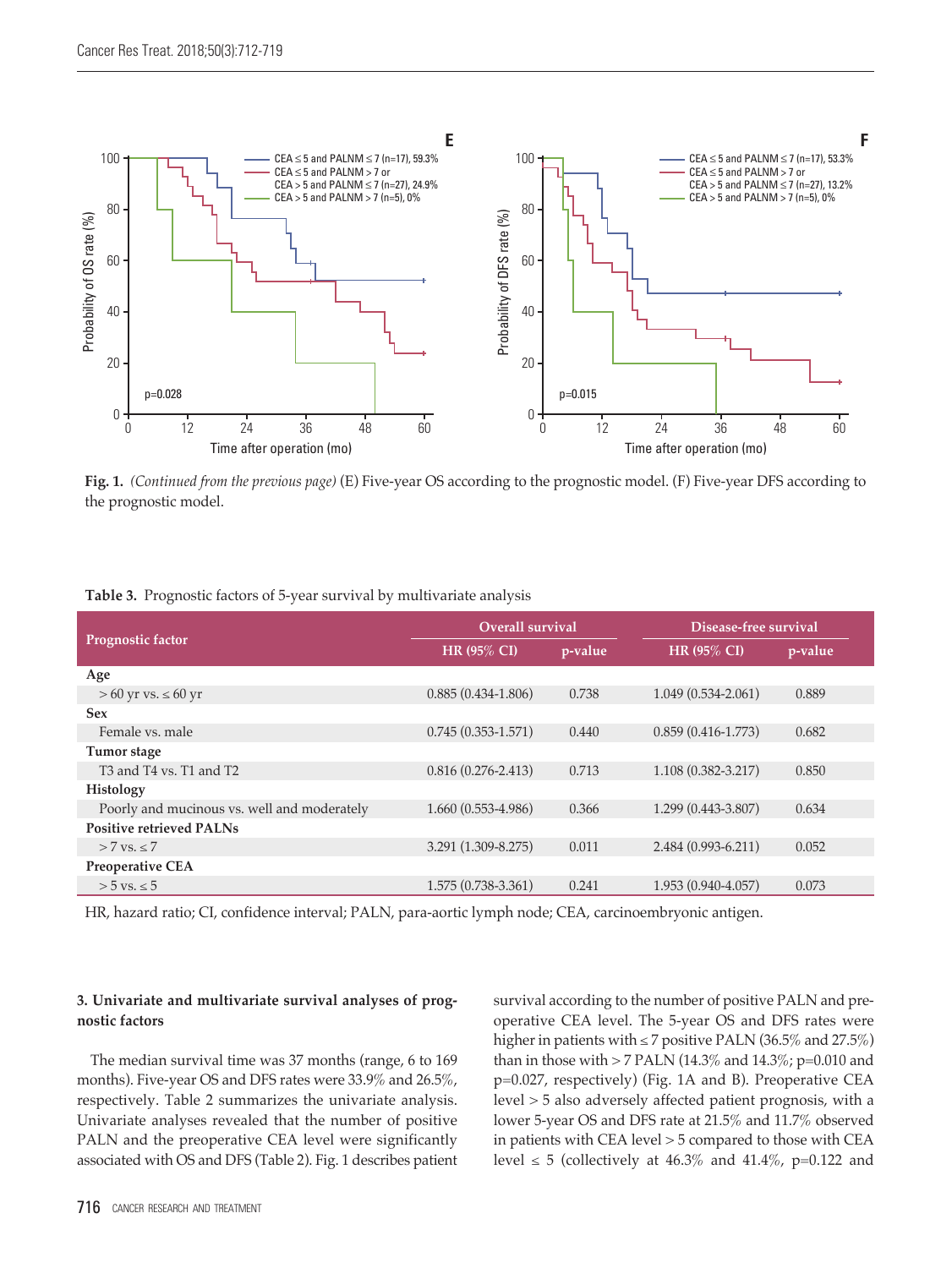p=0.039) (Fig. 1C and D). Multivariate analysis showed the number of positive PALN (HR, 3.291; 95% CI, 1.309 to 8.275; p=0.011) was an independent prognostic factor for OS and the number of positive PALN (HR, 2.484; 95% CI, 0.993 to 6.211; p=0.052) and preoperative CEA level (HR, 1.953; 95% CI,  $0.940$  to  $4.057$ ;  $p=0.073$ ) as marginally independent prognostic factors for DFS (Table 3). According to our prognostic model with two prognostic factors, the 5-year OS and DFS rate increased to 59.3% and 53.3%, respectively, in patients with  $\leq$  7 positive PALN and a CEA level  $\leq$  5 (Fig. 1E and F). The 5-year OS and DFS rates of patients with CEA level  $\leq 5$ and  $>$  7 positive PALN or CEA level  $>$  5 and  $\le$  7 positive PALN were 24.9% and 13.2%, respectively. The 5-year OS and DFS rates of patients with CEA level > 5 and > 7 positive PALN were 0% and 0%, respectively.

# **Discussion**

In the context of hepatic metastasis in colorectal cancer, upfront primary tumor resection with metastasectomy is recommended in surgically amenable metastasis (lesions  $\leq 4$ , absence of bilobar metastasis, and radiologically negative periportal lymph nodes) [5]. In the current prognostic analyses of 49 colon cancer patients with pathological PALNM who underwent extraregional lymphadenectomy, our results show that PALND may be justified in highly selected patients. We have found that an elevated preoperative CEA level and a greater number of positive PALN indicates a poor survival outcome and the subgroup of patients with  $\leq 7$  positive PALN and a CEA level  $\leq$  5 might still benefit from surgery. Thus, systematic PALND should be considered as a treatment option in those patients.

Ogura et al. [6] attempted to establish a prognostic model for visible PALNM with CRC and reported that lymphovascular invasion, nodal status, elevated preoperative CEA level, and visible PALNs  $\geq 10$  mm were independent prognostic factors for patients with visible PALNs, although that model could not predict pathologic PALNM. Choi et al. [1] observed that the presence of two or fewer PALN metastases was a good indication for PALND in 24 CRC patients with isolated PALNM based on their univariate analysis; however, there were no data regarding pathologic PALNM and no significant prognostic factors were identified by multivariate analysis. In our study, we tried to develop a prognostic model using multivariate analysis for pathologically identified PALNM after extensive lymphadenectomy in colon cancer.

Preoperative serum levels of the tumor marker CEA, which represent serum tumor burden, are of prognostic significance. CEA levels  $\geq$  5.0 ng/mL have an adverse effect on survival that is independent of tumor stage [7-9]. Hokuto et al. [10] reported that a serum CEA level of  $\geq 20$  ng/mL was one of the prognostic factors for DFS in patients with  $\geq 4$  colorectal liver metastases and a systematic review assessing prognostic factors for patients undergoing lung metastasec-



**Fig. 2.** Suggested treatment strategy for colon cancer with isolated para-aortic lymph node metastasis. PALNM, para-aortic lymph node metastasis; PTR, primary tumor resection; PALND, para-aortic lymph node dissection; CTX, chemotherapy.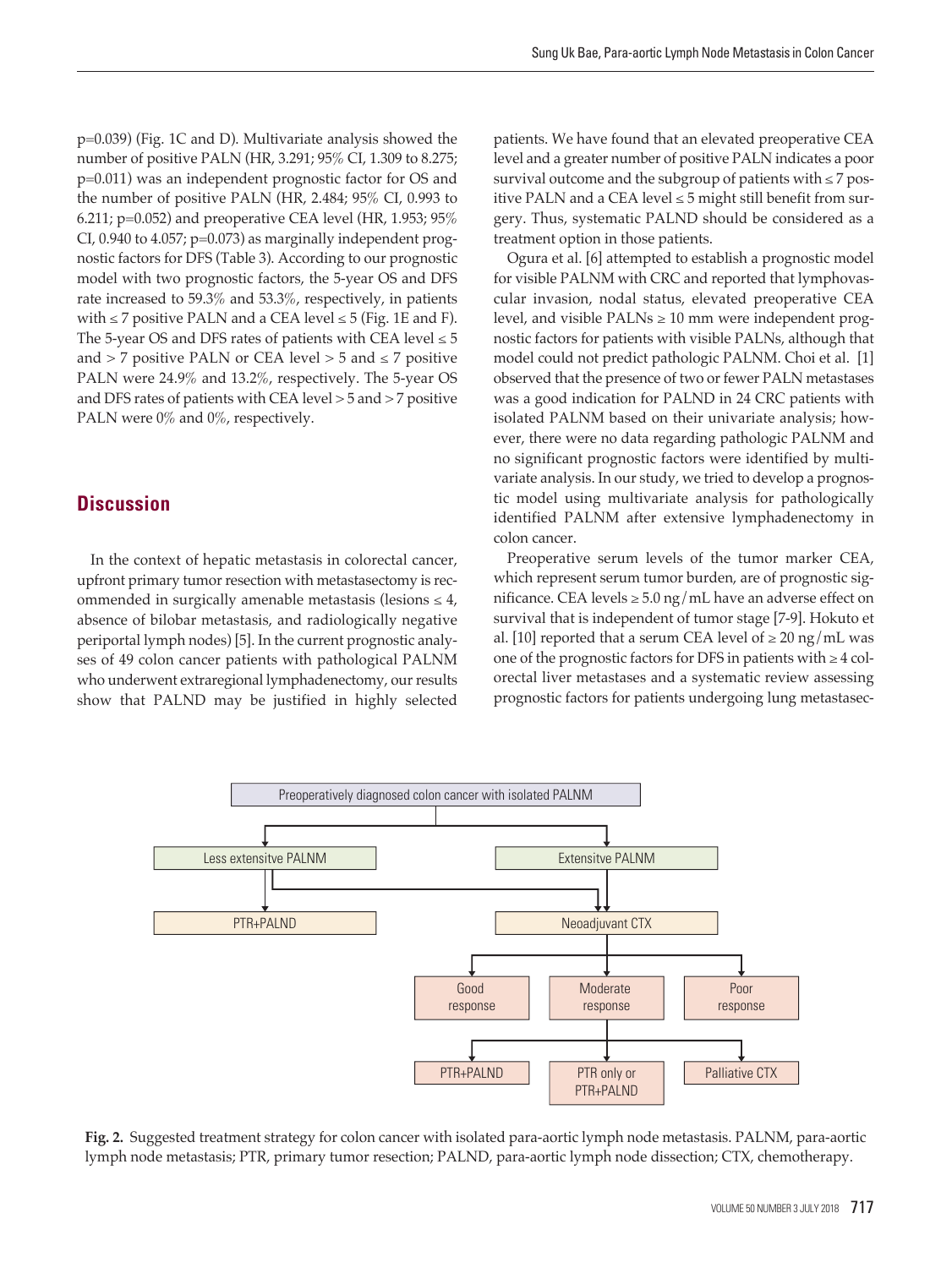tomy showed that a prethoracotomy associated elevation in CEA level was associated with poor survival [11]. In this study, elevated preoperative CEA level was identified to be an independent risk predictor for oncologic outcomes, which is consistent with the prior results in the literature.

Lymph node involvement is one of the strongest predictors of outcome following surgical resection of CRC [12-16]. Moreover, we found that the long-term oncologic outcomes were significantly better in the regional lymph node metastasis group than in the PALNM group, which means that the location of the metastatic lymph node also matters [4]. In the present study, the 5-year survival rate was poor in patients with a large number of positive PALN, which was identified as an independent prognostic factor after PALND. Thus, PALND should be considered as a treatment option in patients with a relatively smaller number of infiltrated lymph nodes.

The availability of increasingly effective systemic chemotherapy has prompted interest in preoperative or neoadjuvant chemotherapy for stage IV CRC [17]. Neoadjuvant chemotherapy might play a role in evaluating the natural history of metastatic disease, which then enables the surgeon to decide whether to proceed with surgery or to continue palliative chemotherapy in cases of CRC with PALNM. An expert review further emphasized the role of neoadjuvant chemotherapy in the selection of candidates for PALND because tumor regression after treatment may imply a favorable biology, thereby selecting for patients more likely to benefit from PALND [18]. Currently, we have discussed treatment plans based on a multidisciplinary approach for these patients and most of them were recommended to receive upfront systemic chemotherapy followed by surgical resection for both the primary tumor and extraregional lymph nodes (PALN).

A multimodality approach including perioperative chemotherapy may be needed to improve survival of patients with colon cancer with isolated PALNM and the treatment strat-

egy should be individualized according to the characteristics of the disease. Our results suggest that upfront primary tumor resection with extended lymphadenectomy may be justified in patients with low CEA levels and less extensive PALNM, based on our prognostic model (Fig. 2). Neoadjuvant chemotherapy can be an initial targeted treatment for colon cancer with an elevated CEA level or extensive PALNM. Primary tumor resection with or without PALND should be performed after neoadjuvant treatment based on tumor response. Treatment of progressive disease with elevated CEA level and extensive PALNM even after neoadjuvant chemotherapy needs to be converted to palliative chemotherapy with other additional treatments such as intensity-modulated radiotherapy, tomotherapy, and robotic linear accelerators.

There are several limitations to this study, including a single institutional experience, the small sample size due to the rarity of this metastatic pattern, and its retrospective analysis. In addition, new biologic chemotherapeutic regimens were not used in most of the patients, and therefore, we could not analyze the prognostic factors after neoadjuvant treatment.

PALND might be beneficial in carefully selected patients with low CEA levels and less extensive PALNM.

#### **Conflicts of Interest**

Conflict of interest relevant to this article was not reported.

#### **Acknowledgments**

This work was supported by the National Research Foundation of Korea (NRF) Grant funded by the Korea Government (MSIP) (No. 2014R1A5A2010008).

This work was supported by the Student's Association of the Graduate School of Yonsei University funded by the Graduate School of Yonsei University.

# **References**

- 1. Choi PW, Kim HC, Kim AY, Jung SH, Yu CS, Kim JC. Extensive lymphadenectomy in colorectal cancer with isolated paraaortic lymph node metastasis below the level of renal vessels. J Surg Oncol. 2010;101:66-71.
- 2. Gagniere J, Dupre A, Chabaud S, Peyrat P, Meeus P, Rivoire M. Retroperitoneal nodal metastases from colorectal cancer: curable metastases with radical retroperitoneal lymphadenectomy in selected patients. Eur J Surg Oncol. 2015;41:731-7.
- 3. Greene FL. The American Joint Committee on Cancer: updat-

ing the strategies in cancer staging. Bull Am Coll Surg. 2002;87:13-5.

- 4. Bae SU, Han YD, Cho MS, Hur H, Min BS, Baik SH, et al. Oncologic outcomes of colon cancer patients with extraregional lymph node metastasis: comparison of isolated paraaortic lymph node metastasis with resectable liver metastasis. Ann Surg Oncol. 2016;23:1562-8.
- 5. Khatri VP, Petrelli NJ, Belghiti J. Extending the frontiers of surgical therapy for hepatic colorectal metastases: is there a limit?